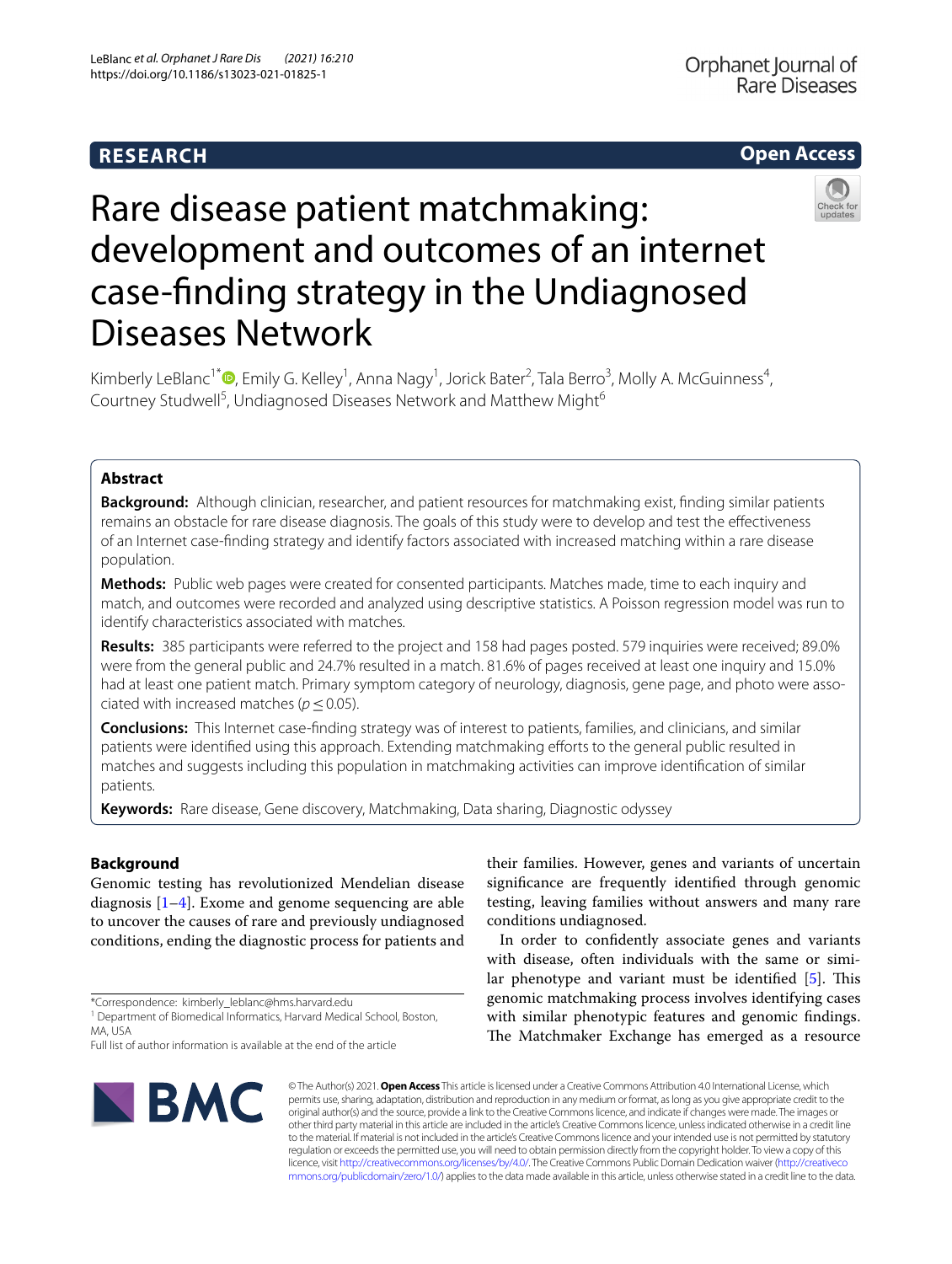for clinicians and researchers to facilitate case matching [[6\]](#page-8-3). This resource connects databases of genotypic and phenotypic data using a common application programming interface (API). The Matchmaker Exchange effort has raised awareness of the importance of data sharing and use of this platform has improved case matching and discovery of new Mendelian conditions [[7\]](#page-8-4). Despite these advancements, genomic matchmaking remains a limiting factor for rare disease diagnosis, partly due to the limited number of providers utilizing matchmaking platforms [[5\]](#page-8-2) and protection of scientific knowledge.

Involving patients and families in the genomic matchmaking process has the potential to increase the size of the matchmaking network and improve the likelihood that a similar case will be discovered [[5](#page-8-2)]. Often, patients and families are experts in their conditions and can provide unique knowledge benefcial in this search [[8,](#page-8-5) [9](#page-8-6)]. Patient- and family-facing platforms like MyGene2 and GenomeConnect have been created to promote patientled matching and provide increased control over data sharing [\[1](#page-8-0), [10](#page-8-7), [11](#page-8-8)]. However, currently data entered by patients and families on these platforms is not shared through Matchmaker Exchange, limiting matchmaking capabilities between patients, families, clinicians, and researchers [[7\]](#page-8-4).

In order to share data more broadly and fnd other similar individuals, many patients and families have turned to blogs, social media platforms, and automated strategies like Google alerts to identify similar individuals [[5,](#page-8-2) [9](#page-8-6), [12\]](#page-8-9). Several of these patient- and family-led efforts have been successful in identifying other individuals with the same genetic condition and have led to novel rare disease diagnoses [\[9](#page-8-6), [12\]](#page-8-9). In a study focused on parental perspectives on Internet and social media use, the majority of participants noted that they felt comfortable sharing details about their child's condition and genetic results on these types of platforms [[13\]](#page-8-10). Turning to the Internet and social media for research and support appears to be a common practice among those impacted by rare conditions [\[14](#page-8-11)].

Although there seems to be interest in the undiagnosed and rare disease community to use the Internet and social media as resources for learning and connection, barriers to this type of engagement exist. For instance, language barriers or lack of Internet access may prevent review and vetting of information, or individuals may lack expertise or connection to reach key clinicians and researchers  $[1, 5, 15]$  $[1, 5, 15]$  $[1, 5, 15]$  $[1, 5, 15]$  $[1, 5, 15]$  $[1, 5, 15]$ . These barriers may prevent some from engaging in these practices even if there is interest, limiting matchmaking possibilities.

Improvements in matchmaking have the potential to end the diagnostic process for many and connect similar individuals with one another for support. Although clinician, researcher, and patient resources for matchmaking exist, fnding other similar patients is still a limiting factor for rare disease diagnosis. A broad matchmaking strategy involving patients, families, clinicians, researchers, and those connected to them could enable all to work jointly to identify individuals with the same gene of interest or condition. By leveraging the fact that members of each of these groups turn to the Internet for information, we aimed to pilot an Internet-based casefnding strategy in the Undiagnosed Diseases Network (UDN), a research study funded by the National Institutes of Health (NIH) to provide diagnoses to individuals with undiagnosed conditions  $[16, 17]$  $[16, 17]$  $[16, 17]$  $[16, 17]$ . The goals of our study were to: (1) develop an Internet case-fnding strategy in collaboration with UDN patients, families, and clinicians, (2) ascertain the efectiveness of fnding other similar individuals using this method, and (3) identify factors associated with matches.

# **Methods**

# **Participants**

UDN participants and parents/guardians of participants were invited to take part in this study. To be eligible, participants were required to have undergone evaluation through one of the UDN clinical sites and determined by the site to potentially beneft from the sharing of information publicly. The site's decision was based on genotypic and phenotypic fndings that could beneft from matching with similar individuals. All participants and parents/guardians who expressed interest and met the inclusion criteria were contacted regarding participation from April 14, 2016 to April 13, 2020 by research assistants at the UDN Coordinating Center, which manages network-wide activities. The study protocol was approved by the NIH Institutional Review Board (IRB) (protocol 15-HG-0130).

#### **Procedures**

Invitation emails were sent by Coordinating Center research assistants to the participants' primary email addresses recorded in the UDN database. Participants without email addresses were contacted using the primary phone number. Individuals who did not respond were contacted up to two additional times. Participants and parents/guardians were consented over the phone and written consent forms were obtained for individuals enrolled between April 14, 2016 and July 11, 2018. In July 2018, the NIH IRB approved a waiver of written informed consent for the study. Between July 12, 2018 and April 13, 2020, participants and parents/guardians were provided with a consent form summarizing the study and confrmed interest by email or phone. A genetic counselor and research assistant were available to answer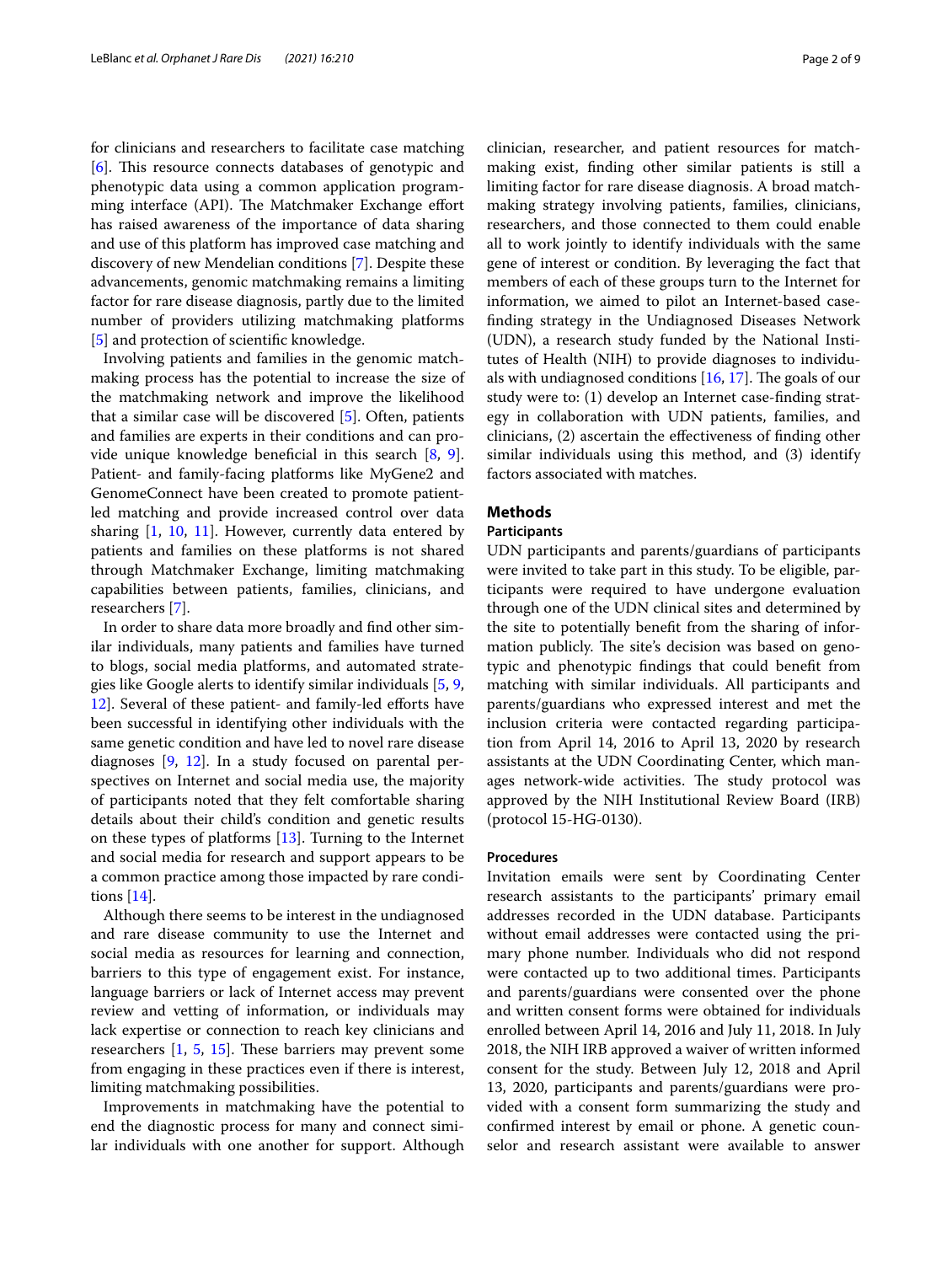questions regarding participation. A genetic counselor on the project team fuent in Spanish was able to discuss participation with Spanish-speaking individuals. A phone translation service was used for communication with individuals who did not speak English or Spanish. Participation in the study was voluntary.

Web pages for consented participants were created by Coordinating Center research assistants by gathering information from the UDN database and were reviewed by genetic counselors at the Coordinating Center, clinical site providers, and the participant or parent/guardian. The web pages included the following information as applicable: genetic variants; signs and symptoms using plain language with the corresponding human phenotype ontology (HPO) term in parentheses; past medical history; past and current treatments, procedures, and medications; age; sex; pictures and/or videos, if participant consented; and contact information for the Coordinating Center. Pages included both a narrative description as well as listed information. For each gene of interest listed on the page, a separate gene page was created and linked to the participant webpage. This gene page included variant information and links to external sites with information about the gene. Google alerts for all gene names of interest were created; search engine optimization techniques, such as linking to external sites and adding gene names to the page name, were used to ensure that the pages were found. Once the pages were posted on the UDN public website [[18\]](#page-8-15), links to the pages were shared on UDN social media accounts if the participant and/ or parent/guardian consented to such sharing. Updates to pages could be requested by the participant, parent/ guardian, and clinical site as needed. Examples of the layout of the web pages can be found on the UDN website [[18\]](#page-8-15).

Contacts regarding the web pages were triaged and recorded by genetic counselors at the Coordinating Center. For potential matches, efforts were made to collect additional information. Conversations between inquirers, clinical sites, and participants or parents/ guardians were facilitated by the Coordinating Center. Participants and parents/guardians were asked if they would like to communicate with inquirers before they were connected. The amount of time spent processing each inquiry, how many matches were made, the length of time to each inquiry and match, and outcomes were recorded.

Matches were initially coded by two genetic counselors on the project team. Matches were coded as inquiries relating to the gene of interest ("gene-only match"), diagnosis of interest ("diagnosis-only match"), or another individual with a variant in the gene of interest and similar symptoms ("patient match"). A third genetic counselor on the project team independently coded all matches. Codes were reviewed and discussed, and disagreements were resolved amongst the three team members.

# **Data analysis**

Data collected from April 14, 2016 to April 13, 2020 were analyzed. Quantitative data were analyzed using descriptive statistics, including calculation of means, medians, and percentages. Data distribution was visualized using JMP Pro 14.1 [[19](#page-8-16)]; means were selected for normally distributed data and medians were selected for nonnormally distributed data. The Flesch-Kincaid Grade Level test was used to assess readability of narrative page descriptions after removing parenthetical HPO terms, which were included as technical terminology after a plain-language description [\[20](#page-8-17)].

A Poisson regression model  $[21]$  $[21]$  was run to identify characteristics associated with matches. Characteristics considered as potential predictor variables included: (1) participant demographics (pediatric or adult status, language, sex, race, ethnicity, and primary symptom type of neurology), ((2) description length and readability (word count and Flesch-Kincaid Grade Level), (3) the presence or absence of information on a page (current treatment, prior treatment, considered treatment, previously considered treatment, diagnosis, photo, and total sections flled), (4) number of genetic variants (gene page count, presence or absence of a linked gene page), and (5) page sharing (whether the page was shared on social media). For the purpose of this analysis, pages that had genes added after initial posting were considered as pages with genes. Time between the page being posted and the end of study was used as an ofset term to account for varying exposure times between web pages. Given the large number of potential predictors, Lasso [[21\]](#page-8-18), a penalized regression, was used to choose variables to prevent overfitting. The Lasso-chosen variables were run with the Poisson regression model. A *p*-value less than or equal to 0.05 in the Poisson model was considered the threshold for fnal selection. All analyses were performed on R Software version 4.0.2 for Mac OS X.

# **Results**

# **Demographic characteristics**

Demographic characteristics are presented in Table [1](#page-3-0). A total of 385 participants were referred to the project by their clinical site after expressing interest. Participants had a median (IQR) age of 10 (4, 24) and were predominantly female (51.2%, 197/385), white (84.2%, 324/385), and non-Hispanic/Latinx (75.8%, 292/385). Of all the participants referred to the project, 96.6% (372/385) were English-speaking, 3.1% (12/385) were Spanishspeaking, and 0.3% (1/385) were Kurdish-speaking.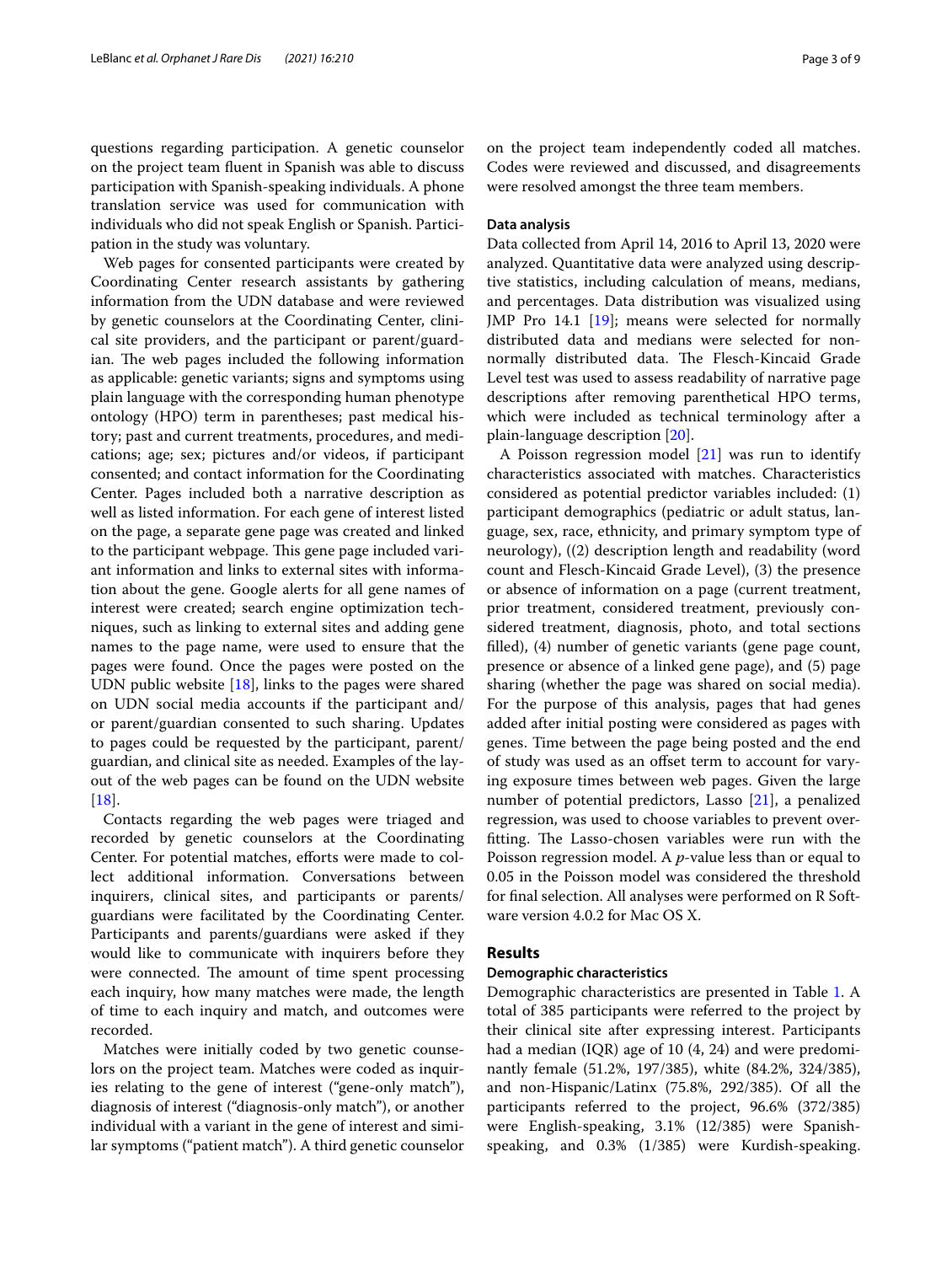## <span id="page-3-0"></span>**Table 1** Demographic characteristics

| <b>Demographics</b>               | Total ( $N = 385$ ) | Pages not posted ( $N = 227$ ) | Pages<br>posted<br>$(N = 158)$ |
|-----------------------------------|---------------------|--------------------------------|--------------------------------|
| Age                               |                     |                                |                                |
| Age in years (median (IQR))       | 10(4, 24)           | 11(4, 31)                      | 9(4, 17.25)                    |
| Pediatric                         | 66.7% (257)         | 60.8% (138)                    | 75.3% (119)                    |
| Adult                             | 33.3% (128)         | 39.2% (89)                     | 24.7% (39)                     |
| Sex, %, (n)                       |                     |                                |                                |
| Female                            | 51.2% (197)         | 52.9% (120)                    | 48.7% (77)                     |
| Male                              | 48.6% (187)         | 47.1% (107)                    | 50.6% (80)                     |
| Other                             | $0.2\%$ (1)         | $0\%$ (0)                      | $0.6\%$ (1)                    |
| Race, %, (n)                      |                     |                                |                                |
| White                             | 84.2% (324)         | 85.9% (195)                    | 81.6% (129)                    |
| More than 1 race                  | $6.0\%$ (23)        | $3.5\%$ (8)                    | $9.5\%$ (15)                   |
| Asian                             | 4.4% (17)           | 5.3% (12)                      | $3.2\%$ (5)                    |
| Black or African American         | $2.3\%$ (9)         | $1.8\%$ (4)                    | $3.2\%$ (5)                    |
| Other race (not specified)        | $1.8\%$ $(7)$       | $2.2\%$ (5)                    | $1.3\%$ $(2)$                  |
| American Indian or Alaska Native  | $0.5\%$ (2)         | $0.9\%$ $(2)$                  | $0\%$ (0)                      |
| Race not provided                 | $0.8\%$ (3)         | $0.4\%$ (1)                    | $1.3\%$ (2)                    |
| Ethnicity, %, (n)                 |                     |                                |                                |
| Not hispanic/Latinx               | 75.8% (292)         | 75.3% (171)                    | 76.6% (121)                    |
| Hispanic/Latinx                   | 13.2% (51)          | 12.8% (29)                     | 13.9% (22)                     |
| Ethnicity not provided or unknown | 10.9% (42)          | 11.9% (27)                     | $9.5\%$ (15)                   |
| Language, %, (n)                  |                     |                                |                                |
| English                           | 96.6% (372)         | 96.0% (218)                    | 97.5% (154)                    |
| Spanish                           | $3.1\%$ (12)        | $3.5\%$ (8)                    | $2.5\%$ (4)                    |
| Kurdish                           | $0.3\%$ (1)         | $0.4\%$ (1)                    | $0\%$ (0)                      |

A total of 158 participants (median (IQR) age 9 (4, 17.25); 48.7% (77/158) female, 81.6% (129/158) white, 76.6% non-Hispanic/Latinx (121/158)) had pages posted. Of the participants with pages posted, 97.5% (154/158) were English-speaking and 2.5% (4/158) were Spanish-speaking.

## **Web page development**

Of the participants and parents/guardians of participants who expressed interest in the project, 97.4% (375/385) were contacted by the Coordinating Center to provide additional information about participation. Ten individuals were not contacted because contact information was not available or benefts of participation needed to be clarifed with the clinical site. Of those who were contacted, 36.3% (136/375) did not respond to emails or phone calls made by the Coordinating Center. These individuals may have (1) opted to not participate, or (2) decided that they did not have the time to work with the Coordinating Center to review draft pages. They remain in the UDN system and can opt to participate at a later date.

Of the participants and parents/guardians who expressed continued interest, pages were drafted for 79.0% (189/239). The primary reasons pages were not drafted were: (1) families were lost to follow-up during the consenting process, and (2) a diagnosis was made in the interim period. Pages were posted for 158 participants. Reasons pages were not posted at the time of the analysis included: approval pending from the participant or parent/guardian (71.0%, 22/31), approval pending from the clinical site (19.4%, 6/31), diagnosis made that decreased potential benefit (6.5%, 2/31), and pending publication (3.2%, 1/31).

For pages posted, 96.2% (152/158) were shared on social media and 87.3% (138/158) included photographs. Diagnoses were not present for 61.3% (97/158) of the pages and 55.7% (88/158) included genes of interest. Narrative descriptions included a mean word count of 145 words (SD $\pm$ 52.4) and had a mean Flesch-Kincaid Grade Level of 11.4 (SD  $\pm$  2.3).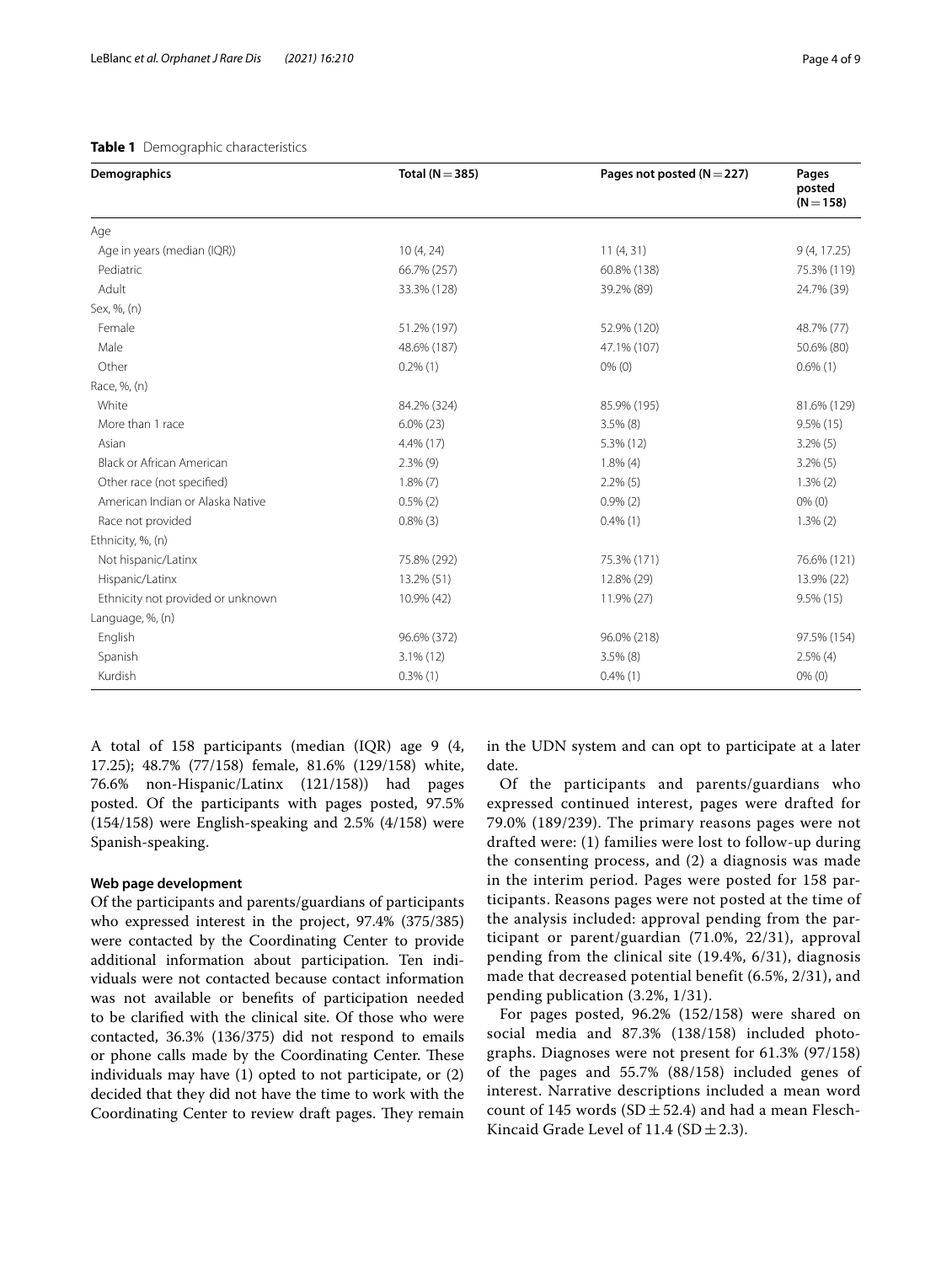

#### <span id="page-4-0"></span>**Inquiries and outcomes**

From April 14, 2016 to April 13, 2020, 579 inquiries were received and triaged by genetic counselors at the Coordinating Center. The median number of inquiries per page (IQR) was 2 (1, 5) and 81.6% (129/158) of pages received more than one inquiry. The median  $(IQR)$  number of days between page posting and frst inquiry was 3 days  $(0, 51.75)$ . The mean length of time spent processing each inquiry was less than 15 min.

Of all the inquiries, 89.0% (515/579) were from the general public (included patients and family members impacted by rare and undiagnosed conditions), 4.2% (24/579) were from researchers, 3.3% (19/579) were from clinicians, 3.1% (18/579) were from individuals with family members in the UDN, 0.4% (2/579) were from pharmaceutical company employees, and 0.2% (1/579) were from representatives from PhenomeCentral (Fig. [1\)](#page-4-0). Of note, two of the clinician inquiries were from members of the UDN. Types of inquiries received are presented in Fig. [2](#page-4-1). The majority of inquiries were regarding a similar patient (55.0%, 318/579) or diagnostic suggestion (40.9%, 237/579). The remainder of contacts were regarding a research inquiry (3.3%, 19/579), therapeutic suggestion or opportunity (0.7%, 4/579), or procedure suggestion (0.2%, 1/579).

Several of the 579 inquiries resulted in multiple outcomes; for example, some inquiries were connected with both the clinical site and other families. The most common inquiry outcomes included sending the diagnostic suggestion to the clinical site for review  $(n=222)$  and connecting the inquirer with the clinical site to discuss the similar patient or diagnostic suggestion  $(n=65)$ . One hundred and six inquiries resulted in the inquirer being connected with families ( $n=58$ ) or resources ( $n=48$ ). In several cases, families communicated directly through comments on the UDN Facebook page or through sharing on their personal social media accounts. Ninetynine inquiries were determined to not be a match by the Coordinating Center or clinical site. Additional information was requested by the Coordinating Center in 33 cases and, for individuals who met UDN inclusion criteria, information about applying to the UDN was sent  $(n=66)$ . For 93 inquiries, no action was taken beyond Coordinating Center review.

<span id="page-4-1"></span>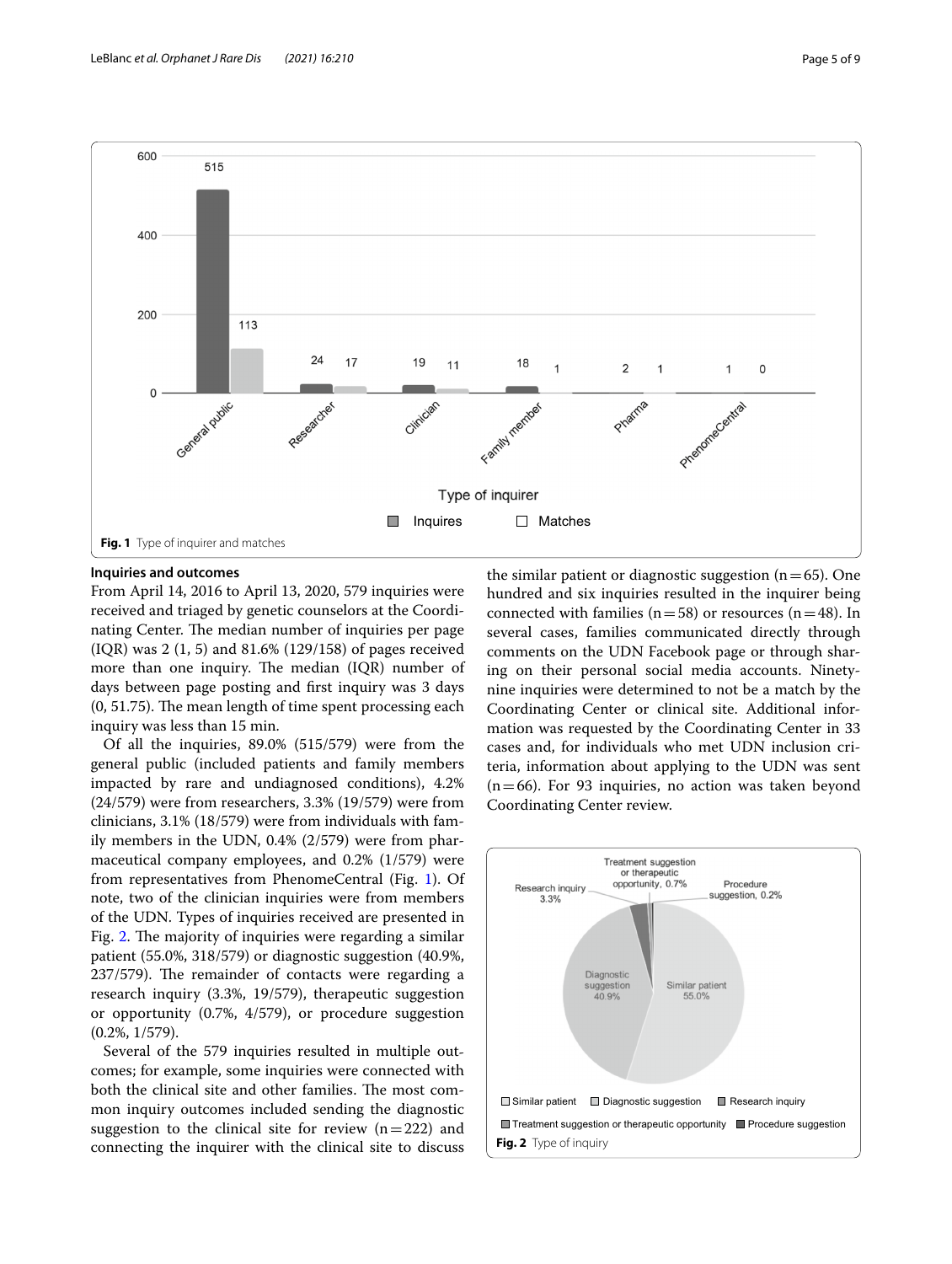Overall, 24.7% (143/579) of inquiries resulted in a match. All but 9 of these inquiries resulted in an action by the Coordinating Center. Of the matches, 58.0% (83/143) were classifed as a gene-only match, 37.8% (54/143) as a patient match, and 4.2% (6/143) as a diagnosis-only match (Additional file  $1$ ). The matches per inquiries rate was 70.8% (17/24) for researchers, 57.9% (11/19) for clinicians, 50% (1/2) for pharmaceutical company employees, 21.9% (113/515) for the general public, 5.6% (1/18) for family members of UDN participants, and 0% (0/1) for PhenomeCentral representatives (Fig. [1](#page-4-0)). The median (IQR) number of days between page posting and frst match was 73 days (12.75, 217.25) (range: 0–1304 days). Of the 158 pages, 29.7% (47/158) had at least one match of any type and 15.0% (23/158) had at least one patient match.

## **Characteristics associated with matches**

The variables chosen by the Lasso-Poisson model were: primary symptom type of neurology, description Flesch-Kincaid Grade Level, and presence of a confrmed diagnosis, gene page, and photo. The Poisson model selected the following variables to be the most associated with matches ( $p \leq 0.05$ ): primary symptom type of neurology and presence of a diagnosis, gene page, and photo.

#### **Illustrative cases**

As part of this study, eight patients with Neurodevelopmental disorder with epilepsy, cataracts, feeding difficulties, and delayed brain myelination (NECFM) (OMIM #617393) and fve patients with Neurodevelopmental disorder with regression, abnormal movements, loss of speech, and seizures (NEDAMSS) (OMIM # 618088) were identifed (Additional fle [1](#page-7-0)). All but one of the inquiries regarding patients with NECFM and NEDAMSS were from family members. Families were subsequently connected with UDN research teams and one another to discuss ongoing research and support options. In both cases, families opted to form online support groups and are actively engaged in and funding research. Patients identifed through the web pages were also included in UDN publications describing these novel conditions [\[22](#page-8-19), [23\]](#page-8-20).

# **Discussion**

Identifying patients with the same condition remains an obstacle for rare disease diagnosis. Making matchmaking eforts accessible to the general public has the potential to increase the size of the matchmaking network and likelihood of fnding similar patients. In this study, we found that there was interest amongst patients and families impacted by rare and undiagnosed conditions to participate in a public Internet case-finding strategy. This method was successful in identifying other individuals with the same genetic condition. Mention of a diagnosis, link to a gene page, and presence of a photo increased total matches in this sample. These results suggest that broad Internet case-fnding strategies have the potential to identify similar patients and offer a framework for replication in other settings.

In partnership with UDN patients, families, and clinical sites, pages were created on the UDN website. After expressing initial interest to clinical site coordinators, the majority of participants and parents/guardians expressed continued interest to the Coordinating Center. In particular, parents of pediatric UDN participants seemed especially interested in this data sharing approach. Consistent with prior studies [[13,](#page-8-10) [14\]](#page-8-11), individuals were comfortable sharing information on the Internet and social media, including photographs. Although the vast majority of participants were English-speaking, individuals who did not speak English were able to participate, which may not be possible with other matchmaking platforms. Participation also did not require having Internet access or creating an account, which may be barriers for some  $[1, 5, 15]$  $[1, 5, 15]$  $[1, 5, 15]$  $[1, 5, 15]$  $[1, 5, 15]$ .

Based on the number of inquiries received from members of the general public, there seems to be broad interest in this case-fnding approach. Interestingly, although all UDN clinicians and researchers have access to an internal UDN database with case information and to the Matchmaker Exchange [\[6](#page-8-3)], two UDN clinicians inquired about pages through the UDN website. This supports the notion that having pages appear in Internet search results is accessible for both the general public and clinicians. We also found that external rare disease groups had interest in sharing UDN pages on their social media accounts. For example, the Genetic and Rare Diseases Information Center [\[24](#page-8-21)] shared page descriptions in Spanish on their Facebook page and Comitato I Malati Invisibili, a non-proft focused on rare and undiagnosed conditions in Italy, shared page descriptions in Italian on their Twitter account and website.

Not only does there appear to be broad interest in this case-fnding strategy, our results indicate that it is efective in identifying similar patients. Notable examples include connections with other patients with NECFM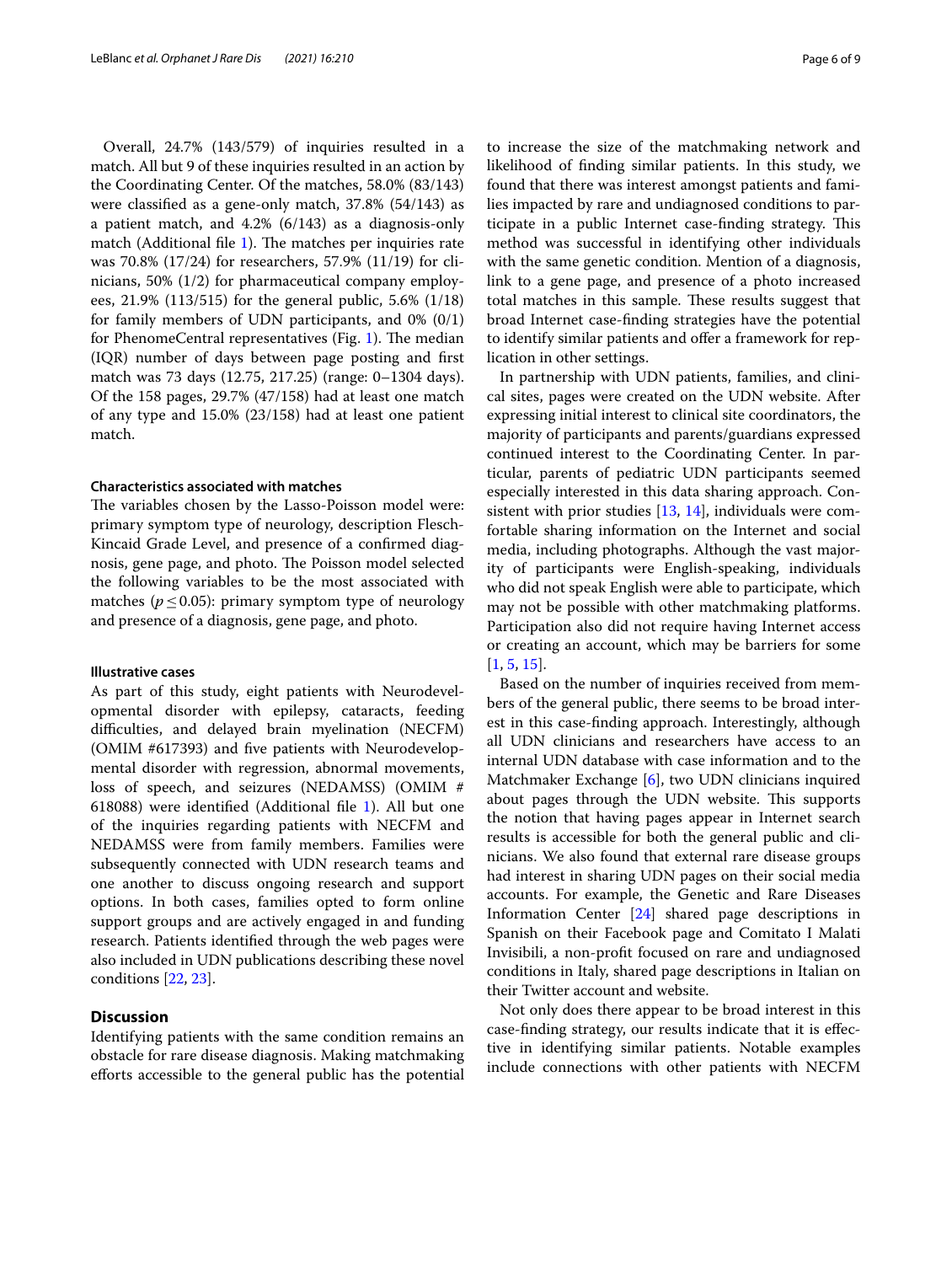and NEDAMSS. These connections are not only crucial in associating genes and variants with disease, they can also lead to the establishment of patient communities. In the NECFM and NEDAMSS cases, families were able to form online groups to exchange information and support. This type of engagement with others who have family members with a similar condition is a known need of families impacted by rare genetic conditions [\[13](#page-8-10), [25\]](#page-8-22). Since connecting, these families have also played an active role participating in and funding ongoing research related to these novel conditions.

Overall, we found that pages with a mention of a diagnosis, link to a gene page, and presence of a photo increased total matches in this sample. This suggests that future attempts at patient matchmaking using this type of approach may beneft from the inclusion of these variables on pages. For example, inclusion of a photo and a gene of interest on patient pages may increase the match rate for other similar initiatives. Also, the match rate was signifcantly higher for inquiries received from clinicians and researchers than the general public. This suggests that limiting matchmaking eforts to clinician and researcher cohorts could decrease the burden of reviewing inquiries that do not result in matches. However, excluding the general public from these activities prevents any matches from this sizable group. In total, 21.9% of matches came from the general public in this study and the average inquiry processing time was less 15 min, suggesting there is still a beneft to including this population in matchmaking efforts.

Although the pages were created primarily to fnd other similar patients, a large proportion of inquiries received were diagnostic suggestions. These suggestions ranged from single gene disorders to more common conditions with complex etiologies. To our knowledge, diagnostic suggestions submitted did not result in new diagnoses for UDN participants; however, it demonstrates that there is interest in the general public to be involved in the diagnostic process. This interest may be motivated by knowledge of the extended diagnostic odyssey for many rare disease patients and misdiagnoses during this process  $[26]$  $[26]$ . The mainstream media has recognized, and capitalized on, the attraction to diagnostic crowdsourcing. Article series and television programs have been developed that focus on this concept [\[27](#page-8-24)]. Technical platforms have also been built to support diagnostic contributions from a variety of individuals [\[28](#page-8-25)].

In addition to the unexpected outcome of diagnostic suggestions, many inquiries received were from individuals with undiagnosed conditions who ended up applying to the UDN. These individuals were initially making contact about the pages, but many had interest in being part of the network as well. While we did not intend to use the pages as a recruitment strategy, the project did result in the submission of numerous applications that were eventually accepted.

This study had several limitations. First, participants were primarily white, non-Hispanic/Latinx, and English-speaking, which impacts the generalizability of the results. Reasons for declining to participate were not collected, so we are unable to draw conclusions about obstacles to participation. Although a high likelihood of matching was not used as an inclusion criterion, given the voluntary nature of the study, it is possible participants who enrolled had a higher likelihood of matching that those in the broader UDN cohort. With that said, the number of matches, particularly patient and diagnosis matches, was likely underestimated since the interaction with inquirers was limited and follow-up information was not obtained. In future studies, more information could be collected from inquirers at the time of initial contact and updates could be gathered over time. Although the participants in this study were comfortable with broad data sharing, we did not survey all participants and families in the UDN regarding their feelings surrounding public data sharing. Since not all individuals would be supportive of broad data sharing, this strategy is limited to those comfortable with public sharing. In addition, these pages were only available on the UDN website in English so those without Internet access or whose primary language was not English may not have been able to access them. In the match characteristic analysis, the small sample size may have infated standard errors or reduced power of certain predictor variables that did not have enough samples between categories. Using a Poisson model also has the assumption that mean equals variance, which could be too strong in cases of overdispersion.

## **Conclusions**

Overall, we found that there was interest amongst patients and families impacted by rare and undiagnosed conditions and their clinicians to partner in the development of a public Internet case-fnding strategy. Our fndings support the need for additional work in expanding patient matchmaking to include patients, families, clinicians, researchers, and the general public. This study was done in a small cohort of individuals through the UDN;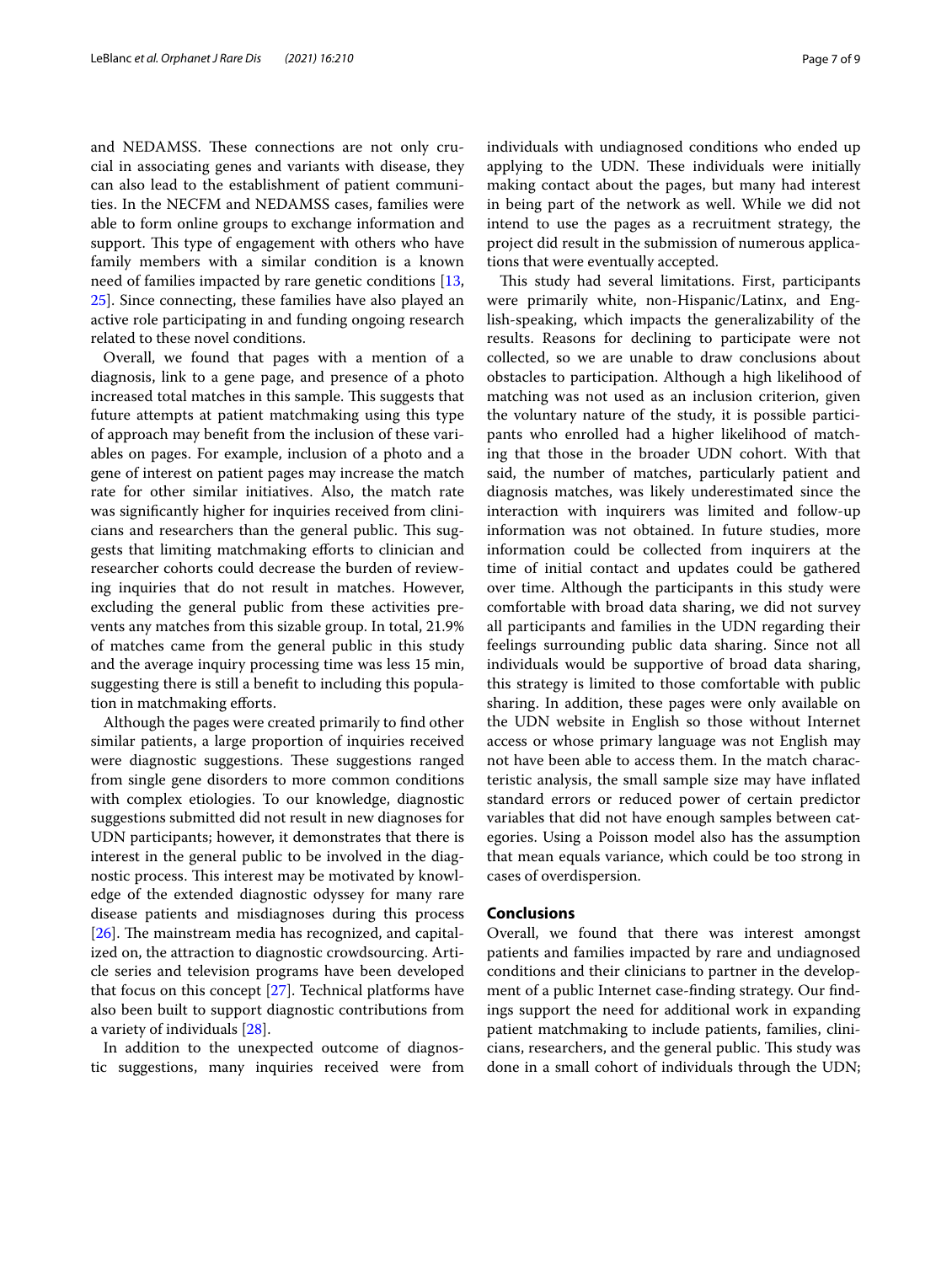however, a larger scale effort using a similar strategy may be warranted. In the future, public web pages which are accessible to individuals with varying levels of expertise may be useful tools to increase matchmaking. Future research efforts could also focus on how best to incorporate factors found to increase match rates in this study. In summary, matchmaking is a crucial part of the diagnostic process for many individuals with rare conditions; broadening these eforts to the general public through Internet case-fnding strategies has the potential to improve the process and connect more patients and families with one another.

#### **Abbreviations**

API: application programming interface; HPO: human phenotype ontology; IRB: Institutional Review Board; NIH: National Institutes of Health; NECFM: neurodevelopmental disorder with epilepsy, cataracts, feeding difficulties, and delayed brain myelination; NEDAMSS: neurodevelopmental disorder with regression, abnormal movements, loss of speech, and seizures; UDN: Undiagnosed Diseases Network.

# **Supplementary information**

The online version contains supplementary material available at [https://doi.](https://doi.org/10.1186/s13023-021-01825-1) [org/10.1186/s13023-021-01825-1](https://doi.org/10.1186/s13023-021-01825-1).

<span id="page-7-0"></span>**Additional fle 1**: Table of inquiries and matches per web page.

#### **Acknowledgements**

The authors wish to dedicate this work in memory of Bertrand "Buddy" Thomas Might, whose legacy reminds the rare and undiagnosed disease community to persevere and love above all else. The authors would like to thank the participants for their contribution.

Undiagnosed Diseases Network: Maria T. Acosta, Margaret Adam, David R. Adams, Pankaj B. Agrawal, Mercedes E. Alejandro, Justin Alvey, Laura Amendola, Ashley Andrews, Euan A. Ashley, Mahshid S. Azamian, Carlos A. Bacino, Guney Bademci, Eva Baker, Ashok Balasubramanyam, Dustin Baldridge, Jim Bale, Michael Bamshad, Deborah Barbouth, Pinar Bayrak-Toydemir, Anita Beck, Alan H. Beggs, Edward Behrens, Gill Bejerano, Jimmy Bennet, Beverly Berg-Rood, Jonathan A. Bernstein, Gerard T. Berry, Anna Bican, Stephanie Bivona, Elizabeth Blue, John Bohnsack, Carsten Bonnenmann, Devon Bonner, Lorenzo Botto, Brenna Boyd, Lauren C. Briere, Elly Brokamp, Gabrielle Brown, Elizabeth A. Burke, Lindsay C. Burrage, Manish J. Butte, Peter Byers, William E. Byrd, John Carey, Olveen Carrasquillo, Ta Chen Peter Chang, Sirisak Chanprasert, Hsiao-Tuan Chao, Gary D. Clark, Terra R. Coakley, Laurel A. Cobban, Joy D. Cogan, Matthew Coggins, F. Sessions Cole, Heather A. Colley, Cynthia M. Cooper, Heidi Cope, William J. Craigen, Andrew B. Crouse, Michael Cunningham, Precilla D'Souza, Hongzheng Dai, Surendra Dasari, Joie Davis, Jyoti G. Dayal, Matthew Deardorf, Esteban C. Dell'Angelica, Shweta U. Dhar, Katrina Dipple, Daniel Doherty, Naghmeh Dorrani, Argenia L. Doss, Emilie D. Douine, David D. Draper, Laura Duncan, Dawn Earl, David J. Eckstein, Lisa T. Emrick, Christine M. Eng, Cecilia Esteves, Marni Falk, Liliana Fernandez, Carlos Ferreira, Elizabeth L. Fieg, Laurie C. Findley, Paul G. Fisher, Brent L. Fogel, Irman Forghani, William A. Gahl, Ian Glass, Bernadette Gochuico, Rena A. Godfrey, Katie Golden-Grant, Alica M. Goldman, Madison P. Goldrich, David B. Goldstein, Alana Grajewski, Catherine A. Groden, Irma Gutierrez, Sihoun Hahn, Rizwan Hamid, Neil A. Hanchard, Athena Hantzaridis, Kelly Hassey, Nichole Hayes, Frances High, Anne Hing, Fuki M. Hisama, Ingrid A. Holm, Jason Hom, Martha Horike-Pyne, Alden Huang, Yong Huang, Laryssa Huryn, Rosario Isasi, Fariha Jamal, Gail P. Jarvik, Jefrey Jarvik, Suman Jayadev, Lefkothea Karaviti, Jennifer Kennedy, Dana Kiley,

Shilpa N. Kobren, Isaac S. Kohane, Jennefer N. Kohler, Deborah Krakow, Donna M. Krasnewich, Elijah Kravets, Susan Korrick, Mary Koziura, Joel B. Krier, Seema R. Lalani, Byron Lam, Christina Lam, Grace L. LaMoure, Brendan C. Lanpher, Ian R. Lanza, Lea Latham, Kimberly LeBlanc, Brendan H. Lee, Hane Lee, Roy Levitt, Richard A. Lewis, Sharyn A. Lincoln, Pengfei Liu, Xue Zhong Liu, Nicola Longo, Sandra K. Loo, Joseph Loscalzo, Richard L. Maas, John MacDowall, Ellen F. Macnamara, Calum A. MacRae, Valerie V. Maduro, Bryan C. Mak, May Christine V. Malicdan, Laura A. Mamounas, Teri A. Manolio, Rong Mao, Kenneth Maravilla, Thomas C. Markello, Ronit Marom, Gabor Marth, Beth A. Martin, Martin G. Martin, Julian A. Martínez-Agosto, Shruti Marwaha, Jacob McCauley, Allyn McConkie-Rosell, Alexa T. McCray, Elisabeth McGee, Heather Mefford, J. Lawrence Merritt, Matthew Might, Ghayda Mirzaa, Eva Morava, Paolo M. Moretti, Deborah Mosbrook-Davis, John J. Mulvihill, David R. Murdock, Anna Nagy, Mariko Nakano-Okuno, Avi Nath, Stan F. Nelson, John H. Newman, Sarah K. Nicholas, Deborah Nickerson, Shirley Nieves-Rodriguez, Donna Novacic, Devin Oglesbee, James P. Orengo, Laura Pace, Stephen Pak, J. Carl Pallais, Christina GS. Palmer, Jeanette C. Papp, Neil H. Parker, John A. Phillips III, Jennifer E. Posey, Lorraine Potocki, Bradley Power, Barbara N. Pusey, Aaron Quinlan, Wendy Raskind, Archana N. Raja, Deepak A. Rao, Genecee Renteria, Chloe M. Reuter, Lynette Rives, Amy K. Robertson, Lance H. Rodan, Jill A. Rosenfeld, Natalie Rosenwasser, Francis Rossignol, Maura Ruzhnikov, Ralph Sacco, Jacinda B. Sampson, Susan L. Samson, Mario Saporta, C. Ron Scott, Judy Schaechter, Timothy Schedl, Kelly Schoch, Daryl A. Scott, Vandana Shashi, Jimann Shin, Rebecca Signer, Edwin K. Silverman, Janet S. Sinsheimer, Kathy Sisco, Edward C. Smith, Kevin S. Smith, Emily Solem, Lilianna Solnica-Krezel, Ben Solomon, Rebecca C. Spillmann, Joan M. Stoler, Jennifer A. Sullivan, Kathleen Sullivan, Angela Sun, Shirley Sutton, David A. Sweetser, Virginia Sybert, Holly K. Tabor, Amelia L. M. Tan, Queenie K.-G. Tan, Mustafa Tekin, Fred Telischi, Willa Thorson, Audrey Thurm, Cynthia J. Tift, Camilo Toro, Alyssa A. Tran, Brianna M. Tucker, Tiina K. Urv, Adeline Vanderver, Matt Velinder, Dave Viskochil, Tiphanie P. Vogel, Colleen E. Wahl, Stephanie Wallace, Nicole M. Walley, Chris A. Walsh, Melissa Walker, Jennifer Wambach, Jijun Wan, Lee-kai Wang, Michael F. Wangler, Patricia A. Ward, Daniel Wegner, Mark Wener, Tara Wenger, Katherine Wesseling Perry, Monte Westerfeld, Matthew T. Wheeler, Jordan Whitlock, Lynne A. Wolfe, Jeremy D. Woods, Shinya Yamamoto, John Yang, Muhammad Yousef, Diane B. Zastrow, Wadih Zein, Chunli Zhao, Stephan Zuchner.

#### **Authors' contributions**

KL contributed to the study design, coding and analysis of study data, coordination, and manuscript preparation and drafting. MM conceived of the study and participated in its design and review of the manuscript. EGK and AN participated in data collection, coding and analysis of study data, and manuscript writing. JB participated in data analysis. TB, MAM, and CS assisted in data collection and review of the manuscript. The Undiagnosed Diseases Network is responsible for evaluation and referral of participants as well as review of web pages and inquiries. All authors read and approved the fnal manuscript.

#### **Funding**

Research reported in this manuscript was supported by the NIH Common Fund, through the Office of Strategic Coordination/Office of the NIH Director under Award Number U01HG007530, and by Harvard Catalyst | The Harvard Clinical and Translational Science Center (National Center for Advancing Translational Sciences, National Institutes of Health Award UL 1TR002541) and fnancial contributions from Harvard University and its afliated academic healthcare centers. The content is solely the responsibility of the authors and does not necessarily represent the official views of Harvard Catalyst, Harvard University and its afliated academic healthcare centers, or the National Institutes of Health.

#### **Availability of data and materials**

All web pages are available on the UDN public website. Information regarding the number and type of inquiry per page is available in the Additional file [1](#page-7-0). The additional datasets used and/or analyzed during the current study are available from the corresponding author on reasonable request.